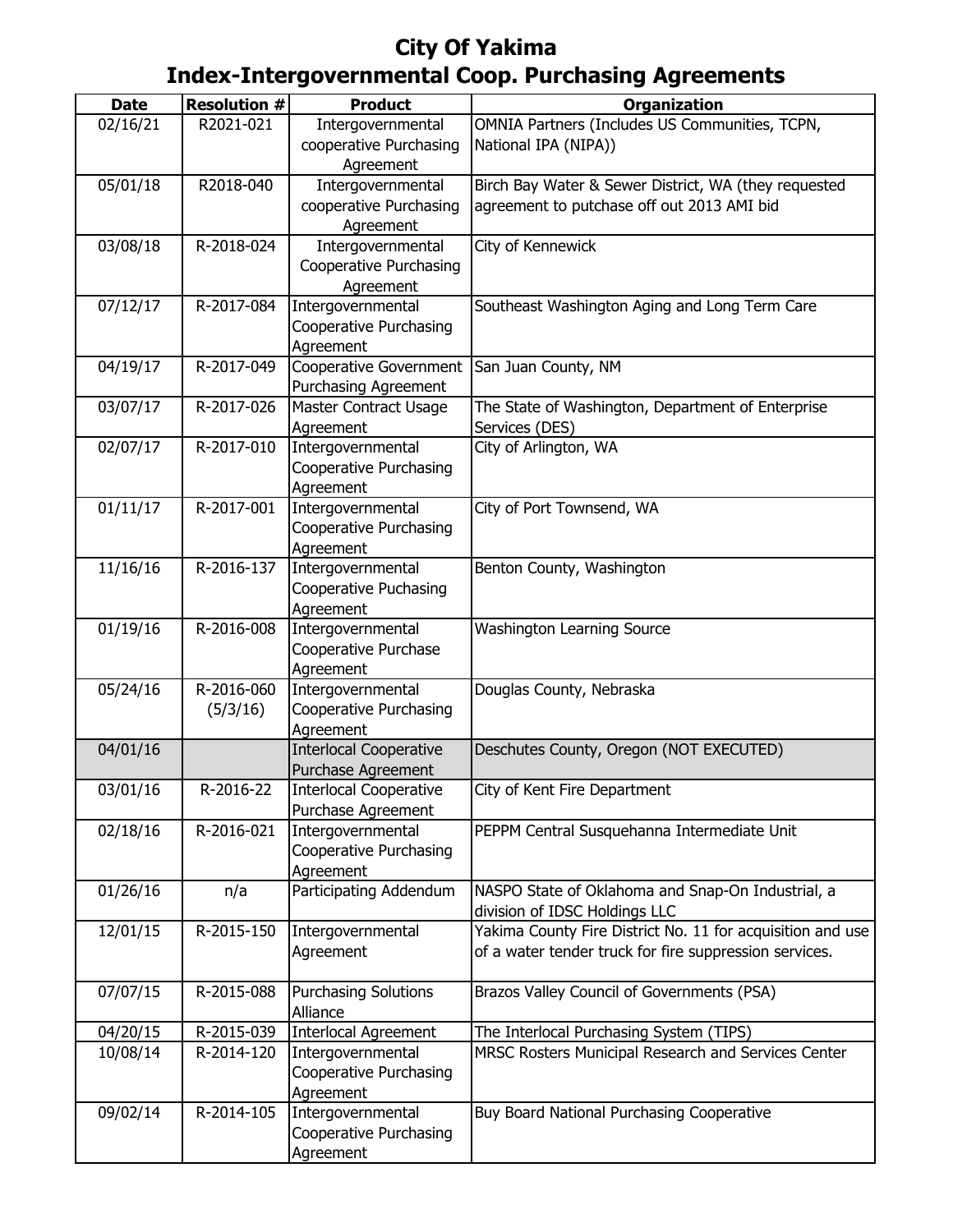| <b>Date</b> | <b>Resolution #</b> | <b>Product</b>               | <b>Organization</b>                                                                     |
|-------------|---------------------|------------------------------|-----------------------------------------------------------------------------------------|
| 08/19/14    | R-2014-106          | Intergovernmental            | Skamania County Fire District No. 3                                                     |
|             |                     | Cooperative Purchasing       |                                                                                         |
|             |                     | Agreement                    |                                                                                         |
| 05/20/14    | R-14-068            | Intergovernmental            | Snohomish County Public Transportation Benefit Area                                     |
|             |                     | Cooperative Purchasing       | Corporation, aka Community Transit                                                      |
|             |                     | Agreement                    |                                                                                         |
| 05/06/14    | R14-059             | Intergovernmental            | Yakima County Fire Protection District No. 14                                           |
|             |                     | Cooperative Purchasing       |                                                                                         |
|             |                     | Agreement                    |                                                                                         |
| 04/15/14    | R14-053             | <b>Interlocal Purchasing</b> | Seattle School District                                                                 |
|             |                     | Agreement                    |                                                                                         |
| 03/14/15    | n/a                 | <b>Interlocal Purchasing</b> | City of Missoula, Montana (NEVER EXECUTED)                                              |
|             |                     | Agreement                    |                                                                                         |
| 01/07/14    | R14-007             | Intergovernmental            | Yakima County                                                                           |
|             |                     | Cooperative Purchasing       |                                                                                         |
|             |                     | Agreement                    |                                                                                         |
| 10/15/13    |                     | Intergovernmental            | National Cooperative Purchasing Alliance (NCPA)                                         |
|             |                     | Cooperative Purchasing       |                                                                                         |
|             |                     | Agreement                    |                                                                                         |
| 10/10/13    | R13-116             | Intergovernmental            | Snohomish County                                                                        |
|             |                     | Cooperative Purchasing       |                                                                                         |
|             |                     | Agreement                    |                                                                                         |
| 08/06/13    | R13-097             | <b>Interlocal Agreement</b>  | Interlocal with Stark Area Regional Transit Authority                                   |
|             |                     |                              | (SARTA), Canton, Ohio                                                                   |
| 06/24/13    |                     | Master Contract Usage        | Department of Enterprise Services                                                       |
|             | R13-257             | Agreement K2249              |                                                                                         |
| 05/06/13    | R13-047             | <b>Interlocal Agreement</b>  | Interlocal with Lewis County.<br>Agreement with Department of Enterprise Services (DES) |
| 04/16/13    |                     | <b>Interlocal Agreement</b>  | and City of Yakima/Agreement K1411                                                      |
| 03/05/13    | 2013-030            | <b>Interlocal Agreement</b>  | Interlocal with City of Tucson to piggy-back Public                                     |
|             |                     |                              | Surplus.com                                                                             |
| 12/17/12    |                     | Assignment of                | Amendment No. 2 to State of Washington Department of                                    |
|             |                     | Intergovernmental            | Enterprise Services. Agreement #2010-WPC-329.                                           |
|             |                     | Agreement                    | Extended Through 6/30/13.                                                               |
| 12/26/11    |                     | Intergovernmental            | State of Washington Department of Enterprise Services.                                  |
|             |                     | cooperative purchasing       | Agreement # 2010-WPC-329                                                                |
|             |                     | agreement                    |                                                                                         |
| 06/09/11    | R-2011-72           | Intergovernmental            | State of Texas Dept of Information Resources                                            |
|             |                     | cooperative purchasing       |                                                                                         |
|             |                     | agreement                    |                                                                                         |
| 06/17/11    | R-2011-73           | Intergovernmental            | City of Spokane                                                                         |
|             |                     | cooperative purchasing       |                                                                                         |
|             |                     | agreement                    |                                                                                         |
| 06/13/11    | R2011-83            | Intergovernmental            | Chemeketa Community College                                                             |
|             |                     | cooperative purchasing       |                                                                                         |
|             |                     | agreement                    |                                                                                         |
| 02/15/11    | R2011-43            | Intergovernmental            | City of Yakima and Kennewick Irrigation District                                        |
|             |                     | cooperative purchasing       |                                                                                         |
|             |                     | agreement                    |                                                                                         |
| 01/19/11    | R-2011-19           | Intergovernmental            | This agreement pertains to bids and contracts for                                       |
|             |                     | agreement for interstate     | supplies, material, equipment or services that may be                                   |
|             |                     | cooperation between the      | required from time to time by both agencies.                                            |
|             |                     | City of Yakima and the       |                                                                                         |
|             |                     | Florida Sheriff's Assoc.     |                                                                                         |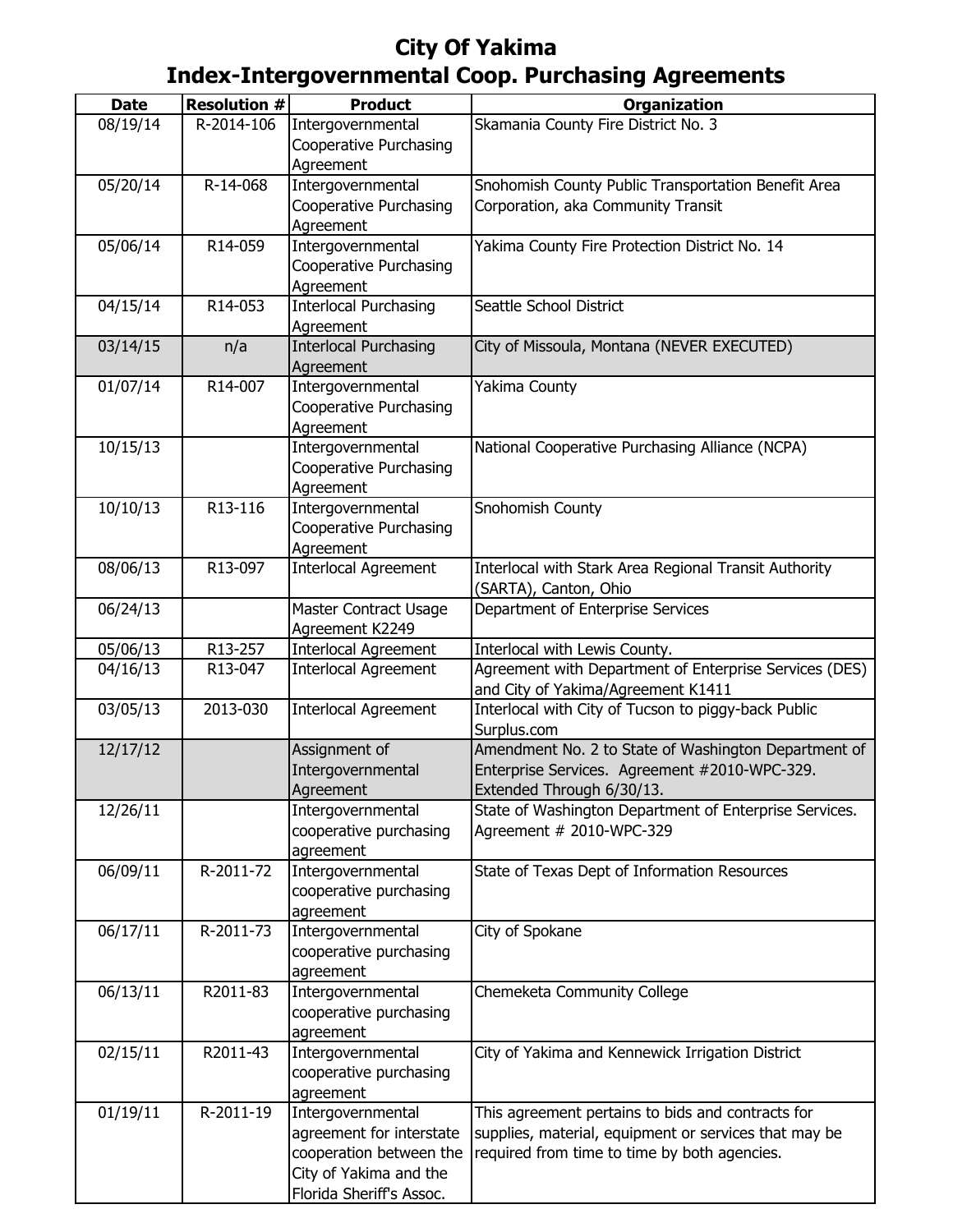| <b>Date</b> | <b>Resolution #</b> | <b>Product</b>                                  | <b>Organization</b>                                                                                            |
|-------------|---------------------|-------------------------------------------------|----------------------------------------------------------------------------------------------------------------|
| 04/20/10    | R-2010-47           |                                                 | Cooperative purchases of certain goods and services                                                            |
|             |                     | Intergovernmental                               |                                                                                                                |
|             |                     | cooperative purchasing<br>agreement with Yakima |                                                                                                                |
|             |                     | <b>Housing Authority</b>                        |                                                                                                                |
| 04/20/10    | R-2010-48           | Intergovernmental                               | Agreement with The Cooperative Purchasing Network.                                                             |
|             |                     |                                                 |                                                                                                                |
|             |                     | cooperative purchasing                          | Merged with National IPA (NIPA). NOW OMNIA.                                                                    |
|             |                     | agreement with TCPN                             |                                                                                                                |
| 03/15/10    | <b>BOCC 190-</b>    | Intergovernmental                               | Agreement pertains to bids and contracts for supplies,<br>materials, equipment or services that may be require |
|             | 2010                | cooperative purchasing                          |                                                                                                                |
|             |                     | agreement with City of<br>Zillah                | from time to time by both yakima county and City of<br>Zillah                                                  |
|             | R-2010-25           |                                                 |                                                                                                                |
| 02/16/10    |                     | Intergovernmental                               | Intergovermental Agreement with National Purchasing                                                            |
|             | R-2010-20           | Agreement                                       | Partners (NPP)                                                                                                 |
| 02/04/10    |                     | Intergovernmental                               | Intergovernmental agreement with Western Washington                                                            |
|             |                     | cooperative purchasing                          | University                                                                                                     |
|             |                     | agreement                                       |                                                                                                                |
| 01/08/10    | R-2010-06           | <b>MRSC</b>                                     | MRSC Rosters Public Agency Contract                                                                            |
| 12/08/09    | R-2009-174          | State of Washington                             | Intergovernmental cooperative purchasing agreement                                                             |
|             |                     | Intergovernmental                               |                                                                                                                |
|             |                     | Agreement for State                             |                                                                                                                |
|             |                     | <b>Purchasing Cooperative</b>                   |                                                                                                                |
| 12/02/09    | R-2009-150          | Intergovernmental                               | Intergovernmental agreement with Seattle Community                                                             |
|             |                     | Agreement with Seattle                          | college Cooperative governmental purchasing upon the                                                           |
|             |                     | <b>Community College</b>                        | following terms and conditions. Refer to printed                                                               |
|             |                     |                                                 | document.                                                                                                      |
| 08/11/09    | 2009-89             | Intergovernmental                               | This assignment is made as of this 13th day of May,                                                            |
|             |                     | assignment to purchase                          | 2009, by the Central Florida Regional Transportation                                                           |
|             |                     | transit buses from gilling                      | Authority d/b/a (LYNX), ("The Executive Agent") to                                                             |
|             |                     | LLC through Lynx                                | Yakima Transit ("the assignee").                                                                               |
|             |                     | contract                                        |                                                                                                                |
| 08/01/09    |                     | Void-Never Signed                               | South Puget Sound Community College (They wanted to                                                            |
|             |                     |                                                 | piggyback from furniture contract)                                                                             |
| 06/16/09    | R-2009-88           |                                                 | authorizing and directing the city manager of the city of                                                      |
|             |                     |                                                 | Yakima as a participating public agency with the national                                                      |
|             |                     |                                                 | intergovernmental purchasing alliance (national IPA).                                                          |
|             |                     |                                                 | Merged with TCPN. NOW OMNIA.                                                                                   |
| 06/17/09    | R-2009-89           |                                                 | Pursuant to chapter 39.34 RCW and to other applicable                                                          |
|             |                     |                                                 | laws, the city of Yakima and, Yakima public schools, both                                                      |
|             |                     |                                                 | public agencies of the state of Washington, hereby agree                                                       |
|             |                     |                                                 | to cooperative governmental purchasing upon the                                                                |
|             |                     |                                                 | following terms and conditions                                                                                 |
| 06/17/09    | R-2009-91           | Intergovernmental                               | City of Yakima and Douglas County both public agencies                                                         |
|             |                     | cooperative purchasing                          | of the state of Washington hereby agree to cooperative                                                         |
|             |                     | agreement                                       | governmental purchasing upon the following terms and                                                           |
|             |                     |                                                 | conditions.                                                                                                    |
| 03/24/09    | R-2009-47           | Supplies, material,                             | University of Washington                                                                                       |
|             |                     | equipment or services                           |                                                                                                                |
|             | R-2008-168          | <b>Interlocal Agreement</b>                     | Purchasing Department Merger                                                                                   |
| 10/24/08    | R-2008-150          | All                                             | Roza Irrigation District in Sunnyside, Washington                                                              |
| 09/04/08    | R-2008-133          | Bids & Contracts for                            | West Valley Fire Department                                                                                    |
|             |                     | supplies, material,                             |                                                                                                                |
|             |                     | equipment or services                           |                                                                                                                |
| 04/03/08    | R-2008-60           | All                                             | WA. ST., Office of State Procurement                                                                           |
| 04/03/07    | R-2007-42           | All                                             | City of Poulsbo                                                                                                |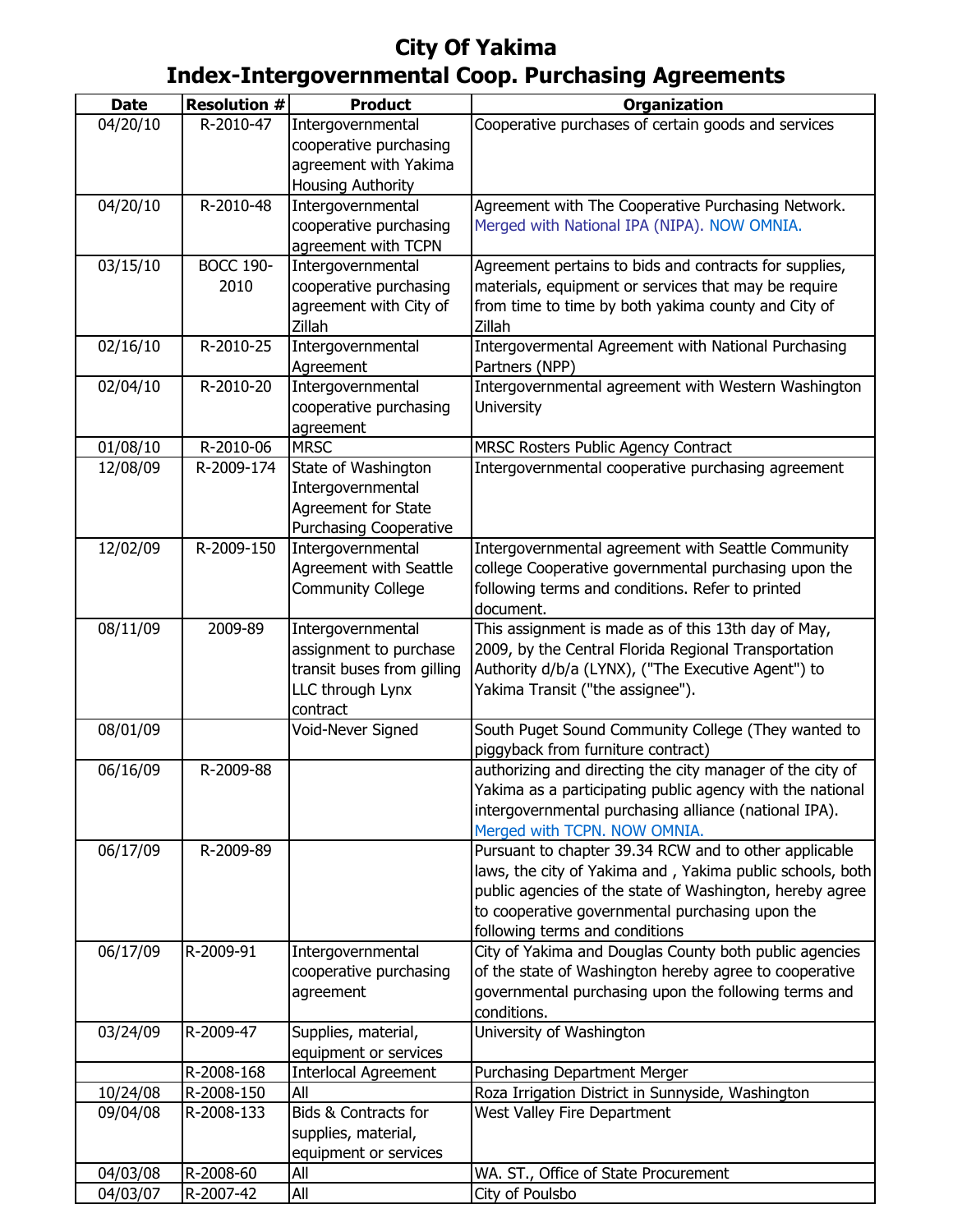| <b>Date</b>          | <b>Resolution #</b>     | <b>Product</b>                               | <b>Organization</b>                                   |
|----------------------|-------------------------|----------------------------------------------|-------------------------------------------------------|
| 03/15/07             | R-2007-25               | All                                          | City of Portland, Oregon                              |
| 02/06/07             | R-2007-17               | All                                          | National Joint Powers Alliance (NJPA). Name change to |
|                      |                         |                                              | Sourcewell effective 6/1/18.                          |
| 01/30/07             |                         | Void, never signed                           | Yakima Public Schools                                 |
| 04/18/06             | R-2006-13               | Supplies, materials,                         | SW Suburban Sewer District, Burien Washington         |
|                      |                         | equipment of services.                       |                                                       |
| 02/09/06             | R-2006-13               | Vactor 2110 824RCS                           | SW Suburban Sewer District, Burien Washington         |
|                      |                         | <b>Combination Sewer and</b>                 |                                                       |
|                      |                         | Catch Basin Cleaner w/                       |                                                       |
|                      |                         | all standard equip. &                        |                                                       |
|                      |                         | options                                      |                                                       |
| 02/22/06             | R-2006-12               | Master                                       | <b>US Communities - Now OMNIA</b>                     |
|                      |                         | Intergovernmental                            |                                                       |
|                      |                         | <b>Cooperative Purchasing</b>                |                                                       |
|                      |                         | Agreement                                    |                                                       |
| 11/07/05             | R-2005-158              | Six (6) low-floor buses                      | <b>Intercity Transit</b>                              |
| 09/20/05             | R-2005-144              | Certain products and                         | Adopt a resolution to authorize and execute an        |
|                      |                         | services                                     | intergovernmental cooperative purchasing agreement    |
|                      |                         |                                              | with H-GAC.                                           |
| 02/01/05             | R-2005-37               | All                                          | City Of Harrisburg, Pennsylvania                      |
| 10/14/04             | R-2004-148              | All                                          | City of Bellevue                                      |
| 03/17/04             | R-2004-50               | Modified low floor                           | <b>Link Transit</b>                                   |
|                      |                         | minivans                                     |                                                       |
| 03/16/04             | R-2004-34               | Gilling Corporation Heavy- Intercity Transit |                                                       |
|                      |                         | Duty Low Floor Buses                         |                                                       |
|                      |                         |                                              |                                                       |
| 02/03/04<br>12/19/03 | R-2004-23<br>R-2003-161 | All<br>All                                   | Clark County                                          |
| 12/15/03             | R-2003-147              | All                                          | <b>Grant County</b><br>City of Durham, North Carolina |
| 05/14/03             | R-2003-57               | All                                          | Kittitas County                                       |
| 05/06/03             | R-2003-68               | All                                          | City of Anacortes                                     |
| 10/15/02             | R-2002-128              | All                                          | City of Roseburg, Oregon                              |
| 02/26/02             | R-2002-12               | All                                          | City of Battle Ground                                 |
| 01/28/02             | R-2002-07               | All                                          | Thurston County                                       |
| 01/10/02             | R-2001-173              | All                                          | City of Kettle Falls                                  |
| 01/07/02             | R-2001-156              | All                                          | Prince George's Co., Maryland                         |
| 12/20/01             | R-2001-172              | All                                          | City of Woodland                                      |
| 12/20/01             | R-2001-171              | All                                          | City of Mt. Vernon                                    |
| 06/27/01             | R-2001-93               | All                                          | City of Issaquah                                      |
| 05/21/01             | R-2001-80               | All                                          | P.U.D. #1 of Lewis County                             |
| 05/31/01             | R-2001-71               | All                                          | Spokane County                                        |
| 01/19/01             | R-2001-10               | All                                          | Yakima Co. Fire District #11, Broadway                |
| 05/11/00             | R-2000-49               |                                              | Thermal Imaging Camera Douglas City Fire District #2  |
|                      |                         |                                              |                                                       |
| 05/02/00             | R-2000-39               | All                                          | City of Vancouver                                     |
| 04/14/99             | R-99-47                 | All                                          | City of Lynnwood                                      |
| 03/05/99             | R-99-24                 | All                                          | Island Co. Emergency Services Comm. Center (I-Com)    |
| 01/07/99             | R-98-164                | All-Busses                                   | <b>Intercity Transit</b>                              |
| 05/26/98             | R-98-72                 | All                                          | Walla Walla                                           |
| 04/09/98             | R-98-38                 | All                                          | King County                                           |
| 03/31/98             | R-98-39                 | <b>Info Services</b>                         | WA State Dept. of Info. Services                      |
| 08/26/97             | R-97-110                | Void-Original misplaced.                     | Walla Walla County                                    |
|                      |                         | Reprocessed 5/15/98                          |                                                       |
| 04/16/97             | R-97-23                 | All                                          | Eastern Washington University                         |